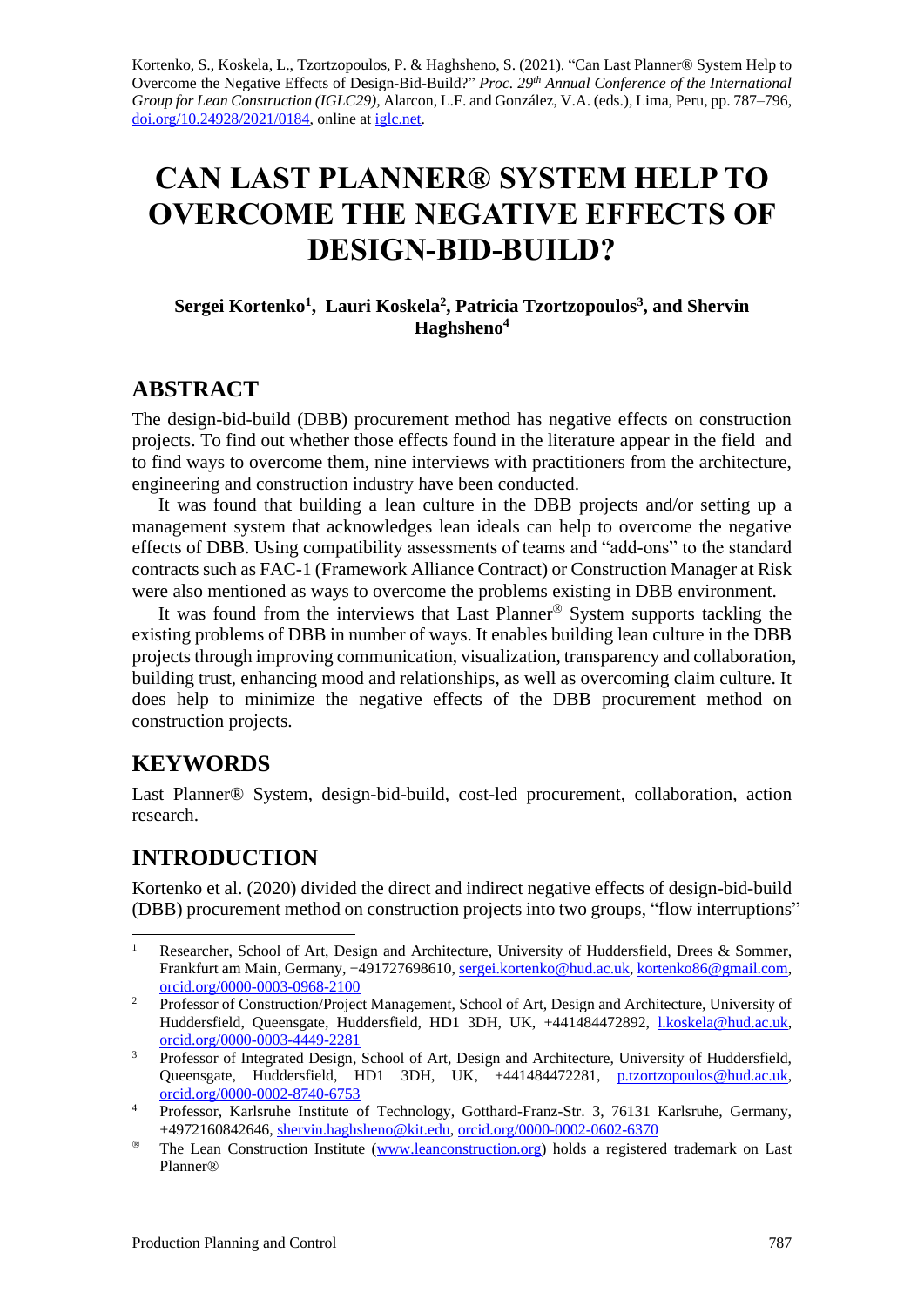and "low margins". The underlying question motivating that research was whether Last Planner System (LPS) could help to fix those DBB problems.

The ability of LPS to mitigate DBB problems is not fully understood; the applicability of LPS in the DBB context has even been questioned. Matthews & Howell (2005) see DBB as a constraint to the implementation of the Lean Project Delivery System. Dos Santos & Tokede (2016) find that LPS may not be applicable to DBB. To gain deeper understanding in that area, interviews with nine practitioners from the architecture, engineering and construction (AEC) industry have been conducted. Main topics discussed were DBB and its effects on construction industry; the means of improving DBB projects; scheduling/planning; LPS in DBB environment and its ability to tackle DBB problems. The aim of this interview study is to understand: *"Does LPS, if used in a DBB project, help to tackle the negative effects of the DBB environment?"*

## **METHOD**

When the nature of a phenomenon is not completely understood, Meredith (1998) suggests that answering questions of 'why' (understanding) around the topic is needed, instead of 'what' (identification) and 'how' (explanation). Interviews enable the researcher to explore unique participants' experiences (Meredith 1998) and to understand the meanings that they assign to various phenomena (Cooper & Schindler 2008). To answer the research question, nine exploratory interviews with practitioners from the AEC industry have been conducted between  $9<sup>th</sup>$  and  $20<sup>th</sup>$  of November 2020.

The interviewees were selected based on their overall experience in the AEC industry and their LPS experience. Each interviewee has both types of experience for 10 years or more. The aim was to cover different countries to avoid bias associated with local construction markets, their regulations and traditions. Therefore, interviews were conducted with practitioners from four counties: USA, UK, Germany, and Norway. Information about the interviewees is presented in Table 1.

| Interviewee's<br><b>Code Number</b> | <b>Party that Interviewee</b><br><b>Represents in the AEC Industry</b> | Interviewee's<br><b>Position</b> |
|-------------------------------------|------------------------------------------------------------------------|----------------------------------|
| 1                                   | General contractor                                                     | Development manager              |
| $\overline{2}$                      | General contractor                                                     | Director of lean construction    |
| 3                                   | Client, General contractor                                             | Lean construction consultant     |
| 4                                   | Client, Designer,<br>General contractor                                | Consultant                       |
| 5                                   | Client                                                                 | Consultant                       |
| 6                                   | Client                                                                 | Consultant                       |
| 7                                   | Academia                                                               | Professorial position            |
| 8                                   | General contractor                                                     | Consultant                       |
| 9                                   | General contractor                                                     | Consultant                       |

Table 1: Interviewees: Party Represented and Current Position

The interviewees were informed that their answers would be anonymized and used for academic purposes. They obtained a list with initial questions in advance. The planned length of the semi-structured interviews was 60-75 minutes, at the end it varied from 55 to 80 minutes, with one interview taking 125 minutes. All the interviews were organized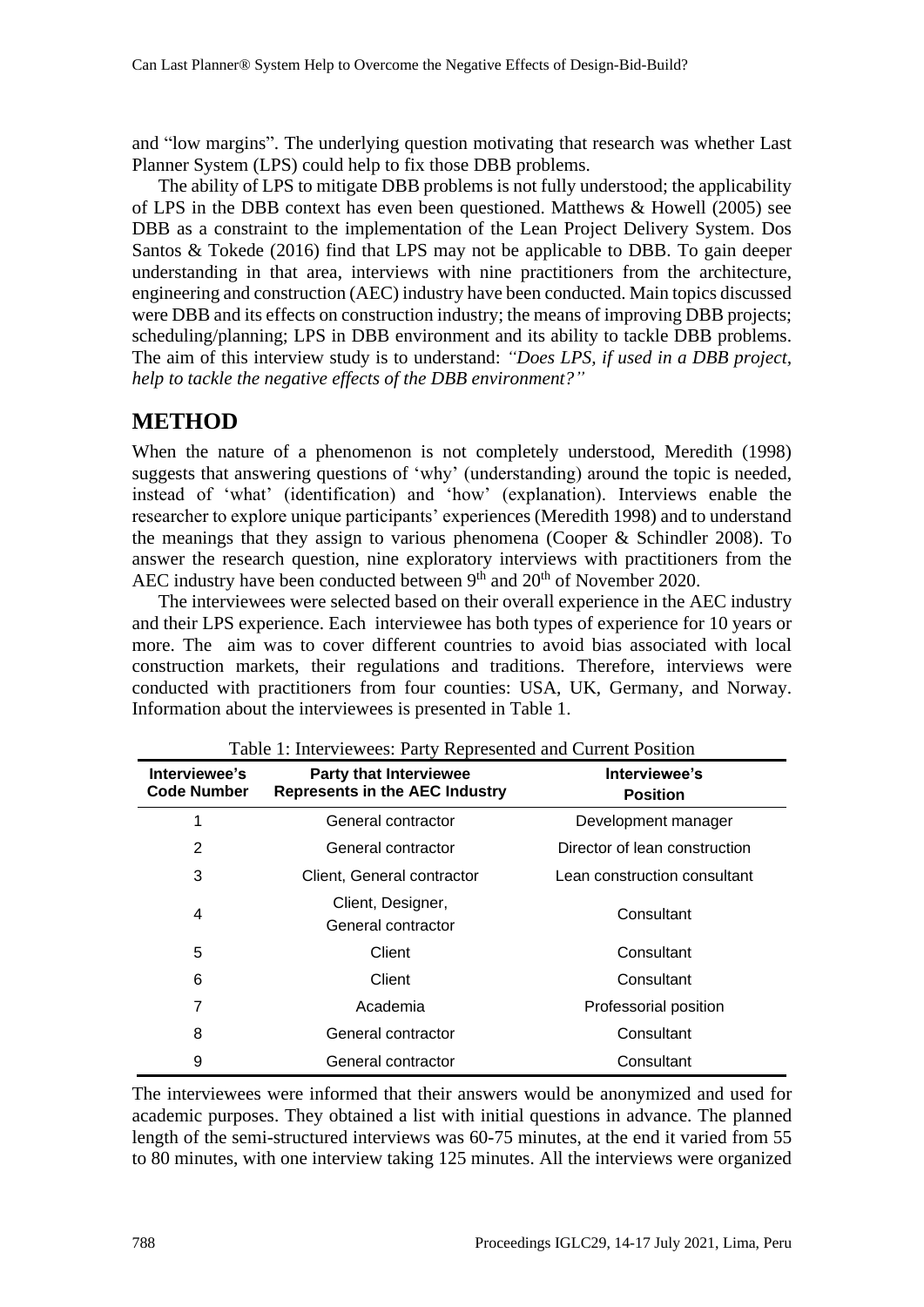and recorded via MS Teams. The recordings were transcribed verbatim. Only the research team has access to the recordings and transcripts. The transcripts were then categorized using MS Excel sheets.

The answers about the nature of DBB, its effects on construction industry and possible solutions to improve the DBB environment with lean thinking were then categorized into sub-topics, summarized and generalized. The preliminary findings from the manual analysis of these topics are presented below. Other topics discussed in the interviews are not included in this paper. Direct quotations are a basic source of raw data in qualitative research that reveals the informants' emotions, thoughts, experiences, and basic perceptions (Patton 2002). Direct quotations have been used to vividly transmit the respondents' views and opinions about using LPS in the DBB environment.

This study is a part of an ongoing PhD research. Action research (e.g., Iivari & Venable 2009) is used as the overall research strategy for this study.

## **LITERATURE REVIEW**

Kortenko et al. (2020) grouped the direct and indirect negative effects of the DBB procurement method on construction projects into two categories, "flow interruptions" and "low margins". These are both consequences and contributors to the following problems: fragmentation of the industry, poor constructability, lack of responsibility for the whole project, hindrance of learning, securing own contract, transferring risk, claims, short-term goals, change orders, silo thinking, lack of improvements, uncooperative behavior, opportunistic behavior, and lack of trust (ibid.).

Possible solutions to overcome the shortcomings of traditional procurement through novel forms of contract and organization have been widely discussed. Heidemann & Gehbauer (2010) analyze advantages of the Integrated Form of Agreement in the USA and the Alliancing Agreement in Australia. Naoum (2003) describes positive impacts of Partnering on the UK construction projects. Cheng & Johnson (2016) discuss successful implementation of the Integrated Project Delivery (IPD) in the USA and Canada. Even using some of the IPD principles improves performance in construction projects (Jenkins et al. 2020). However, sometimes it is not possible to use other forms of procurement than DBB: there are legal, cultural, behavioural, technological and financial barriers against implementing multi-party agreements (Dargham et al. 2019).

## **FINDINGS**

The main findings from the interviews can be divided into three categories. First, the negative effects that DBB has on construction projects. Second, the ways of overcoming these effects in the DBB environment. Third, how can LPS, being used in the DBB environment, help to address these effects.

#### **NEGATIVE EFFECTS OF DBB**

DBB, by definition, means a separation of designers and contractors contractually and in time, at least partially, and is usually based on "the lowest bid wins" mentality. The effects of these DBB "features," as viewed by the interviewees, are presented below.

#### **Effects from the Contractual Separation**

Contractual separation of the companies involved in the construction process leads to managing of each company's risks separately. When risks occur, companies tend to try to shift their risks to the third parties. *"Contractor is against designer, designer against*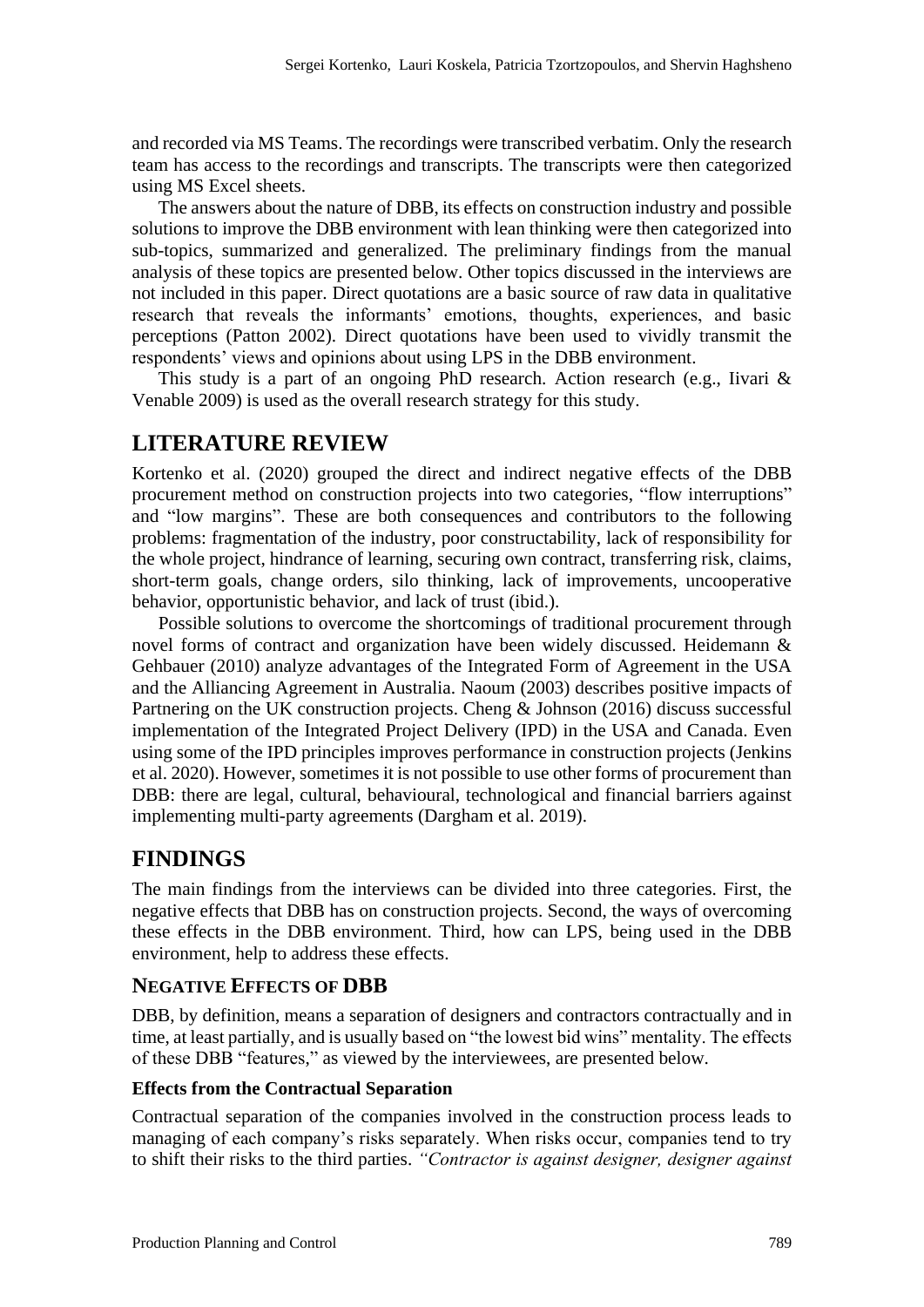*owner, contractor against owner, and everyone against everyone... That leaves nobody out,"* as Interviewee 2 puts it. So, finally, all the companies in the construction project supply chain are pulled into a risk shifting mindset. Interviewees note that securing the contracts and shifting the risks are incentivized by DBB contracts. Interviewee 7 calls the relationships between an architect, an owner, and a contractor *"a triangle of hate."* Interviewee 6 argues that the companies cannot be blamed for this behavior *"because that's the way the contract is set up. It's a mess." "There is risk shifting instead of risk management,*" as Interviewee 3 formulates. Every company involved in the construction process prices its risks. As Interviewee 6 states, *"Risk is a commodity... People are trading risk in DBB."* The risk will manifest finally, but by that time the client will already have paid all the companies the contingencies that they have added to their contract prices to manage their risks. *"If risk was managed collectively, there would still be insurance, but there would be one insurance policy, not 27, 53 or how many the number of delegations that have been through this system is,"* Interviewee 5 explains. But that does not mean that somebody will deal with the problems occurred. At some point, according to Interviewee 5, *"Risk is delegated to the level, below which it cannot be managed."* If some company finally sees a risk, it is incentivized *"to throw up your hands and say, 'Not in contract, not in scope',"* Interviewee 2 states and continues*, "There's not even a requirement of when they need to tell you that they see a conflict in a field or in the documents. Typically, they just have to tell you if they notice it. Therefore, people tell you things are going wrong when it impacts them directly. But by then it's too late."*

Contractual separation of the companies also leads to them having different goals. Absence of a common goal and companies' focus on their own parts of the project leads to *"knowledge silos, meaning the borders, walls between different parties,"* as Interviewee 4 formulates. Not having a common goal, parties are optimizing their own parts due to the economic reasons. *"And all that they're worried about is their own piece of the puzzle. Often at the expense of neighboring pieces of the puzzle, they maybe make decisions that suboptimize their piece, but actually are detrimental to the project overall. So, I think that that mentality can extend very easily down through those chains,"* as Interviewee 7 describes it. Interviewee 1 agrees with that,*"You are more focused on your part and maybe lack the whole picture." "Every party has then its own monetary view on the construction project,"* Interviewee 4 states. Designers and contractors having different goals are set up for conflicts, Interviewee 3 gives an example of such a conflict, *"As a designer, you need to manage your risks. You try not to be that explicit in your drawings, so that there's flexibility of later adjustments. But for a general contractor or a construction manager, it's important to have detailed drawings to minimize cost risks."*

A shared understanding is often missing. This derives from the silos in which the parties are working and from a lack of the whole picture of the project. It creates conditions for rework. Interviewee 4 says that *"the emphasis on the own targets of the different parties involved might be more difficult to integrate in DBB projects as you have more parties, more interfaces than you have in collaborative or integrated approaches."* It also implies for a shared understanding of the interfaces, for example, between two trades on site. Interviewee 5 gives an example, *"Without a shared understanding the workers who are executing a particular task have no guarantee that their work will be accepted when it's done. Because they don't know what the next team in line is, what the designer or the client wants from them. Yes, they've got something written down in a specification, but have they interpreted that specification in the same way that it was written? It's no guarantee that they would have done that."*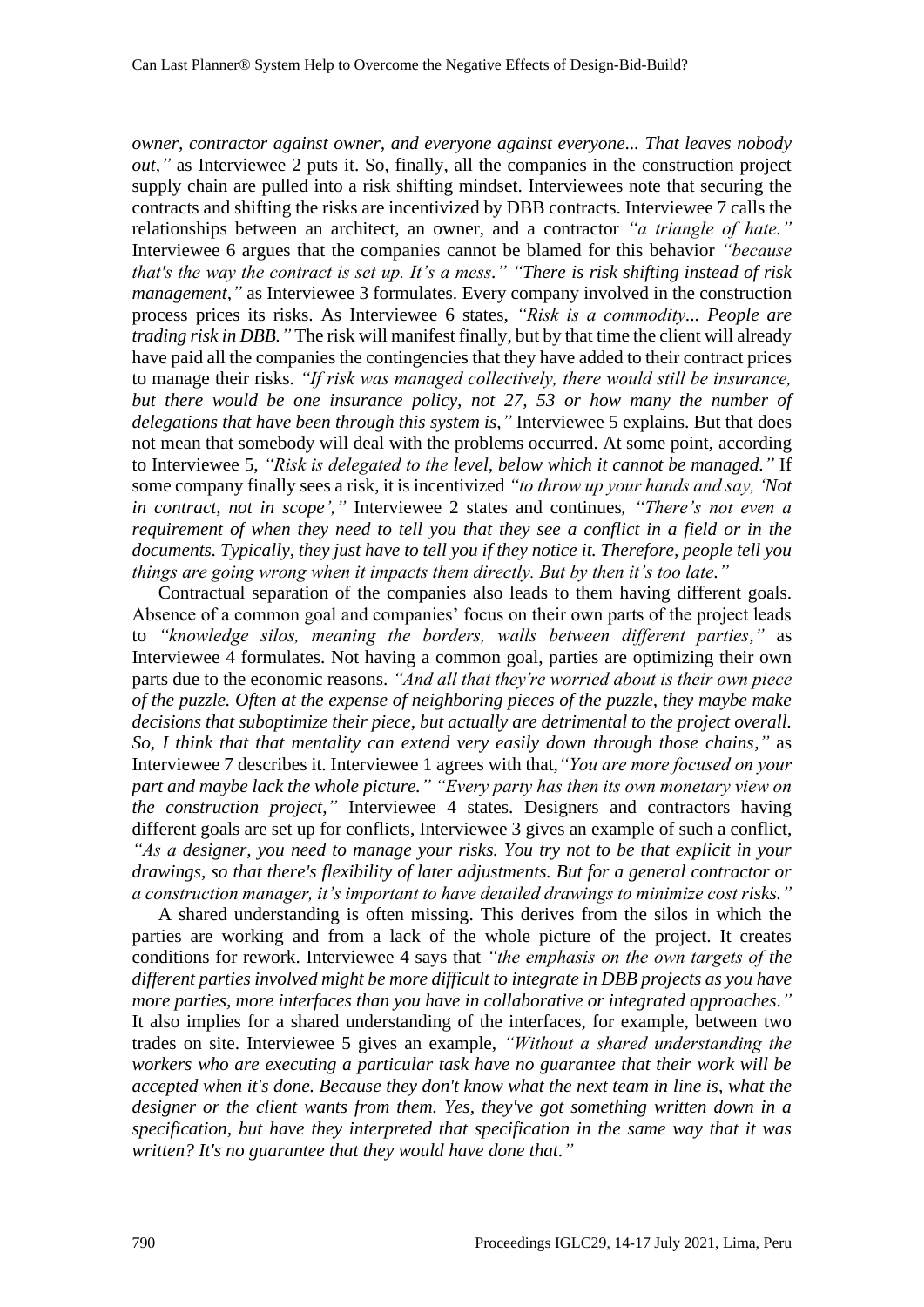When asked about the atmosphere in DBB projects, its culture, environment in which people interact, interviewees often mention words with negative connotations such as *"aggressive," "not pleasant," "untransparent," "not supporting," "not collaborative," "confrontational," "disrespectful," "protective," "not explicit."* Further, people tend to *"hide information"* and *"have hidden agenda."* Interviewee 7 describes project participants' behavior in DBB environment as *"self-preservation."* This self-preservation leads to poor transparency, hidden information and, again, to unforeseen problems in the processes. Interviewee 2 links this behavior with the legal pressure because companies know that *"lawsuits can entail, it makes people put the walls up and be very protective and keep information."*

Interviewees express their concerns about missing collaboration and poor communication in the DBB environment. As Interviewee 2 formulates, *"The word 'collaboration' never shows up in traditional DBB contracts, so why would people work together?"* As Interviewee 6 states, *"DBB contracts inhibit collaboration. They shouldn't, but they do."* Interviewee 3 agrees, *"There is a lot of waste in communication processes. It creates a certain tension in teams because everybody sees that the project isn't progressing that much or as it should, and everybody tries not being blamed for their work. So, they don't take risk, they don't share ideas. But instead, they try to shift work, shift risks to other participants and try to get their desk clean instead of solving the problem."* Another issue that comes into play is the way the schedules are prepared. When a contract is signed, a schedule is usually a part of the contract. These schedules are normally prepared without collaboration with the contractors. Once a contract is signed, it is asked, *"We have a plan, why do we need to get together?"* as Interviewee 6 explains.

#### **Effects from the Separation in Time**

The fact that designers and contractors are separated in time, at least partially, means that contractors cannot be involved in the design process. It leads to several problems.

General contractor representatives argue that the decisions made by designers early in the process influence the buildability and cost-effectiveness. If some decisions have been made already, it is more difficult for the contractors to bring their know-how to the process, to use optimization, prefabrication, to use their knowledge and technologies to possibly accelerate the construction. As Interviewee 2 puts it, *"The improvement in performance is not incentivized in the DBB contracts."*

Because of poor constructability, there is rework in design. It, again, leads to blaming other parties, change orders, additional costs, and delays because usually one must have some iterations in all the design stages again to change something. By that point of time, however, the designers normally do not have budget left to make these changes. Here, again, the conflicts between the designers and contractors appear. Contractors want the designers to change or improve the design, designers want the contractors to take care of the designs themselves or just tell them to follow the existing decisions. Interviewee 1 describes some projects in the US construction market, *"When it came to the detailed engineering part, my impression was that they had to do a lot of the detailed engineering once more, all over again because there were so many things they haven't thought of. And they lacked a feedback from the general contractor once he saw the drawings. And then they had to turn it all over and do it once more, a lot of it. That's counterproductive."*

Additional work coming from the errors in drawings or specifications are big issues for contractors because clients typically do not see these tasks as an additional scope. These discussions about the scope might be very time- and money-consuming.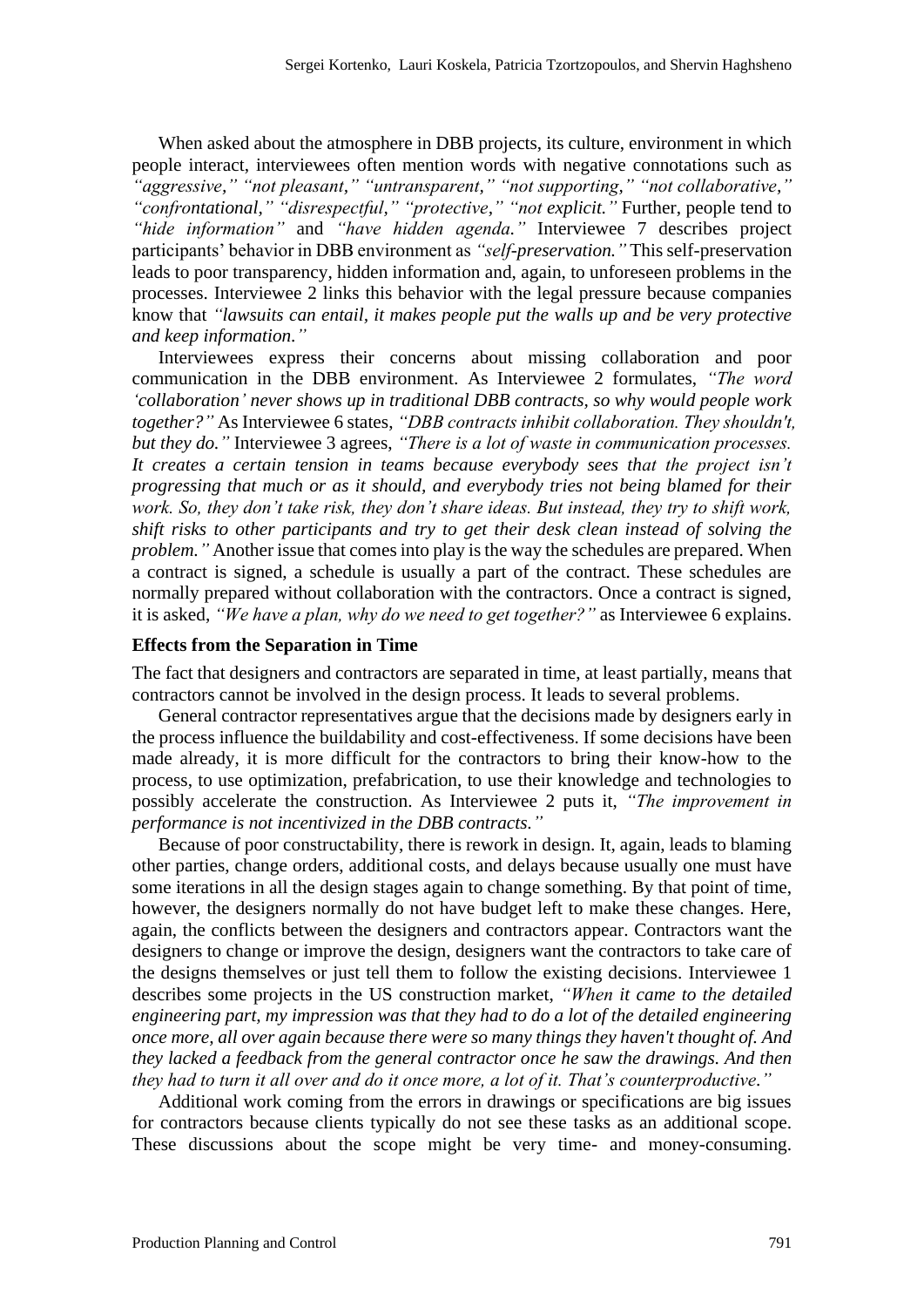Interviewee 1, a general contractor representative, estimates these discussions at tens of millions of euros for the company and adds that they *"need to go to court with some clients because of this"*. Interviewee 8, another general contractor representative, adds that *"you think about your own scope, you just want to do what is in your scope and nothing more, because if you do something more, you don't get paid for it"*. As Interviewee 2 states, *"You do the minimum that's required … and you protect yourself."*

#### **Effects from the "Lowest Bid Wins" Mentality**

One of the ideas behind DBB is "the lowest bid wins". This, however, does not necessarily lead to minimizing the cost of the project. Interviewee 7 explains, *"People don't realize some of the problems that are created … by the siloed system of DBB. So, that initial number might be really good. The final cost, the ultimate cost… is different."*

Interviewee 2 describes a situation when an owner changes a design team after an initial programming phase to create design documents with an idea to minimize project costs and argues that it disrupts the process and increases the number of interpretations of the documents, drawings, specifications, requirements, *"You can engage another set of people… to interpret those documents again. So, every time that they think they're doing things to save money, they are really just increasing their costs."*

Interviewee 2 adds that choosing a contractor based on the lowest price does not consider the past record of the company and its qualifications and thus is not ensuring the future quality of the product.

Many interviewees find that DBB is encouraging claim culture. There are economic reasons for it as the companies' margins are low. Interviewee 9 finds that *"DBB encourages contractors and trade partners to overlook any gaps in the design so that they can change order for it later. If they're putting attention to it now, it will just make their cost higher and lessen their chances of getting hired."*

#### **HOW CAN THE NEGATIVE EFFECTS OF DBB BE OVERCOME?**

The interviewees were asked about the countermeasures to the problems created by the DBB structure: "If the integrated forms of procurement, multi-party agreements cannot be used, how can the existing problems within the DBB projects be overcome?" To understand why these procurement methods are not being used in particular cases is not a part of this study. We want to understand what can be done to address the potential problems if the use of DBB in a particular project has already been decided.

First, the interviewees suggest building a lean culture in the projects. It can be arranged by an owner. Principles, under which an owner is managing a project, might then influence the whole supply chain. It is recommended to set up a management system that appreciates alignment of the project goals, visualization of the work, collaboration between the participants, and use of the pull systems when planning the work. Many interviewees refer to strong leaders who can build such a culture, even if they do not call it "lean". These leaders can be on all sides: clients, designers, contractors, consultants.

Second, even in the DBB environment it is possible to use behavior and compatibility assessments before nominating companies for the project. The goal here is to build a highperformance team that will work collaboratively. Workshops with potential designers and contractors might be arranged. Obviously, it is difficult to do that without willingness from a client side, and the lowest bid should not be the sole criteria.

Third, the interviewees mention alternatives or "add-ons" to the traditional DBB contracts that allow engaging the contractors in the design process earlier. These are Framework Alliance Contract (FAC-1) and Construction Manager at Risk (CMAR).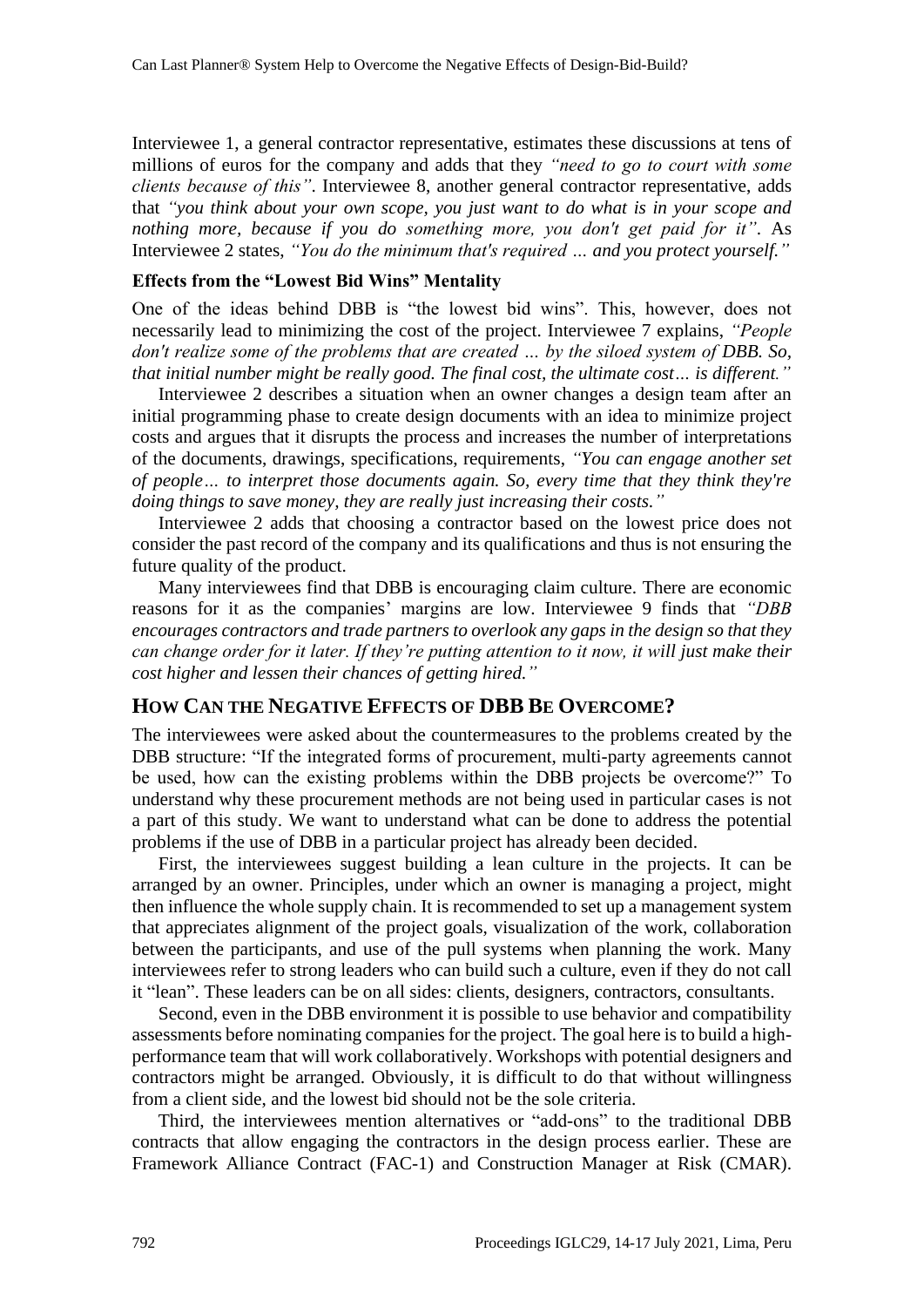FAC-1 is a flexible meta-contractual model which regulates and manages the relations between different parties that are not directly associated over a contract (Di Giuda et al. 2020). In the CMAR delivery model, the owner still has separate contracts with construction manager and designer; construction manager is taking performance risk and responsibility by owning the trade contracts (Bilbo et al. 2014). Both models engage the contractors earlier in the design process.

From our point of view, LPS cannot help to overcome all the negative effects that DBB has on the construction environment, but it can help to create a project culture where some of these effects can be addressed and minimized. LPS enables and supports the first two suggested solutions to improve DBB environment and can be used with FAC-1 contract and CMAR procurement method. The interviewees support these ideas.

#### **HOW DOES LPS SUPPORT BUILDING A LEAN CULTURE?**

It is clear from the interviews that LPS helps to solve some of the DBB problems. But is it LPS itself that solves that problems? Interviewee 4 states, *"If you have a stable successful project, it doesn't matter, with lean or without lean. You will have a good atmosphere. And that's the only reason why people say, 'We had a great atmosphere.' No, you only had a great atmosphere because a project was running well, otherwise it would be the same as before."* Interviewee 9 agrees with that, *"It's not LPS itself that is influencing the atmosphere. LPS enables that to happen, but you could follow LPS and do really poor job. It's really the team leadership that matters. It can be a superintendent, it can be a project manager, it could even be one of the subcontractors, if they stand up, take the lead and say, 'Let's be intentional about this, let's behave this way,' that can foster that. But if you don't have anyone doing that, and if you don't have people focusing on reliable commitments, they're not focusing on the right conversations within LPS, then it won't matter."* Therefore, when we say further, "LPS improves…" or "LPS influences…", it means that using LPS enables that to happen, but to be successful, projects will still need strong leaders, dedicated teams, experienced clients.

LPS improves communication. *"It makes people talk,"* as Interviewee 2 puts it. LPS creates a forum where the information exchange takes place direct and efficiently. People are having conversations that would normally take them far more time, if they would have used phone calls, e-mails, or even direct face-to-face communication between two parties. Regardless of the contract, if people are given an opportunity to express in words and to put on a sheet of paper their thoughts that are visible to everybody involved in the process, it improves communication between these people. Interviewee 6 says, *"You're asking people for their input. You are not pushing your program on them. It just turns on in their head, especially people who are new to it because they've never been involved in anything like this. They've never been asked what they needed, what they wanted."*

Being together in the same physical space, where the LPS sessions take place, for example, a big room, creates transparency. Interviewee 1 explains, *"Being physically close to each other, sitting close to each other in the same office for some days a week, is the best solution. Because there are so many details in construction projects, there are so many clarifications you need. And also, it's easier to develop some sort of trust. When you see a person face-to-face, it is harder to make a promise you know you can't fulfil than when you give it on phone or by e-mail."*

The design and construction processes are being visualized by LPS. Visualization reduces complexity. It is beneficial for all the parties involved in the process to see what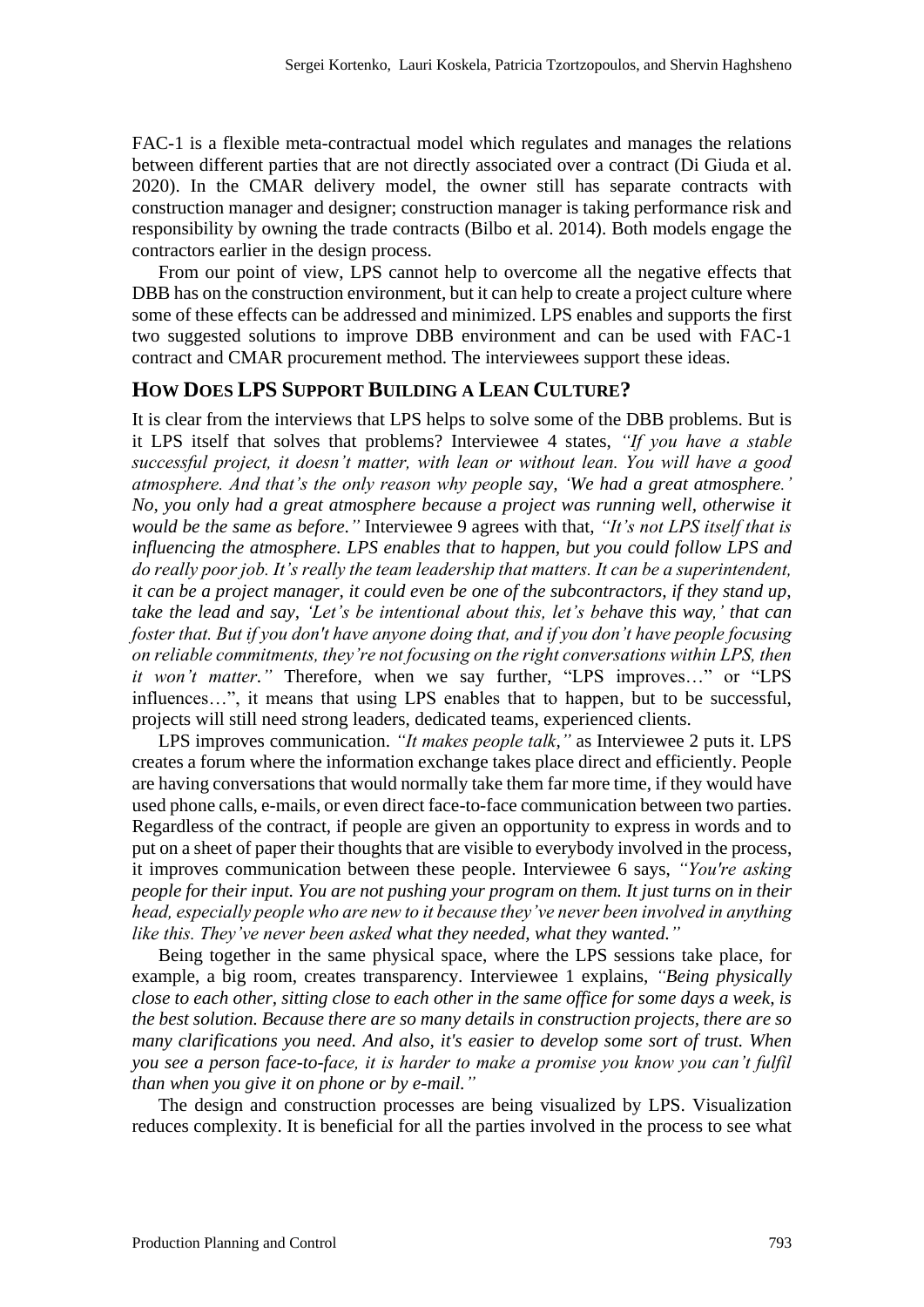will happen next to them in that process. Pull planning and make-ready process create shared understanding and show a common goal, e. g. the next milestone in the process.

Interviewee 2 claims that *"the team changes the complexity of the project. Our plan depends on the contractors and their capability, experience, labor availability. There are so many factors."* It means that those involved in a construction project have to act as a team and acknowledge all its members. LPS does that through creating a plan with the very people who are working in a project. Interviewee 5 underlines the social processes behind the LPS, *"What I've been trying to do throughout is get people to understand that construction is a social process. We need to use really solid social processes, particularly the promise cycle to manage the way the work works. And we want you to be in a really sound position, when you're called on to make promises. We're not going to ask you to make promises until a week or so, maybe less, before the work is due to be done."*

When asked about their input, participants tend to feel involved in the planning process and are eager to contribute. LPS improves the reliability of the promises and thus helps to build trust between the participants. Interviewee 5 describes it, *"LPS provides levels of information that makes it easier to trust. The promise cycle is the basis for building trust." "It helps people build stronger relationships,"* Interviewee 9 explains and continues, *"It helps enhance, I guess, your feeling of relationship, friendship, bonding. And it influences how you are interacting in another meeting, how you are interacting in the field. You start actually care about each other. All that soft things that we never bother to pay attention to in construction."* Interviewee 4 adds*, "People are curious. People are interested, they want to know what this is, they want to learn and to explore it, they want to find out if that can also work for them."*

When asked about the atmosphere in the LPS sessions, interviewees use words with positive connotations: *"open," "transparent," "motivating," "positive," "energetic."* LPS also improves the mood of participants, builds a team. It comes with conversations, shared understanding, building trust, improved reliability, making commitments. Leaders should start behaving differently, the others will then be pulled into new collaborative environment. Interviewee 5 says, *"Managing moods is really important for leadership on projects. If the mood is right, then people are learning. If the mood is wrong, people stop learning."* Interviewee 3 describes this open and transparent environment, *"It's an atmosphere where everybody can speak about assumptions, risks, and ideas. Nobody needs to present perfect solutions. We're very fine with communicating the possibilities instead of solutions."* It means that risks are being discussed and managed collaboratively.

How does a good LPS session look like? For Interviewee 2, *"It should be noisy, people should be talking to each other, people should be told to shut up because they're getting too noisy… Those conversations are happening with a lot of activity. If you're in the back of the room filming it, you just see like a flurry of people moving to the board, away from the board, back, having side conversations, negotiating, changing information. It needs to be messy. I think the family dinner is probably the best analogy. If it's not going well, it's going to look like a library."* For Interviewee 5, *"The meetings need to be crisp, courteous and very much to the point. It's very easy to get lost in taking too much time over it, but it's about learning how to go through the process quite quickly."*

Interviewees find that LPS helps to overcome a claim culture in construction. People have an opportunity of raising hand and talking about the possible hindrances in advance. Moreover, during the pull planning process, the companies name their prerequisites, during the make-ready process they are removing constraints together. Interviewee 5 describes it, *"I do think that LPS discourages claim culture in that it gives the companies*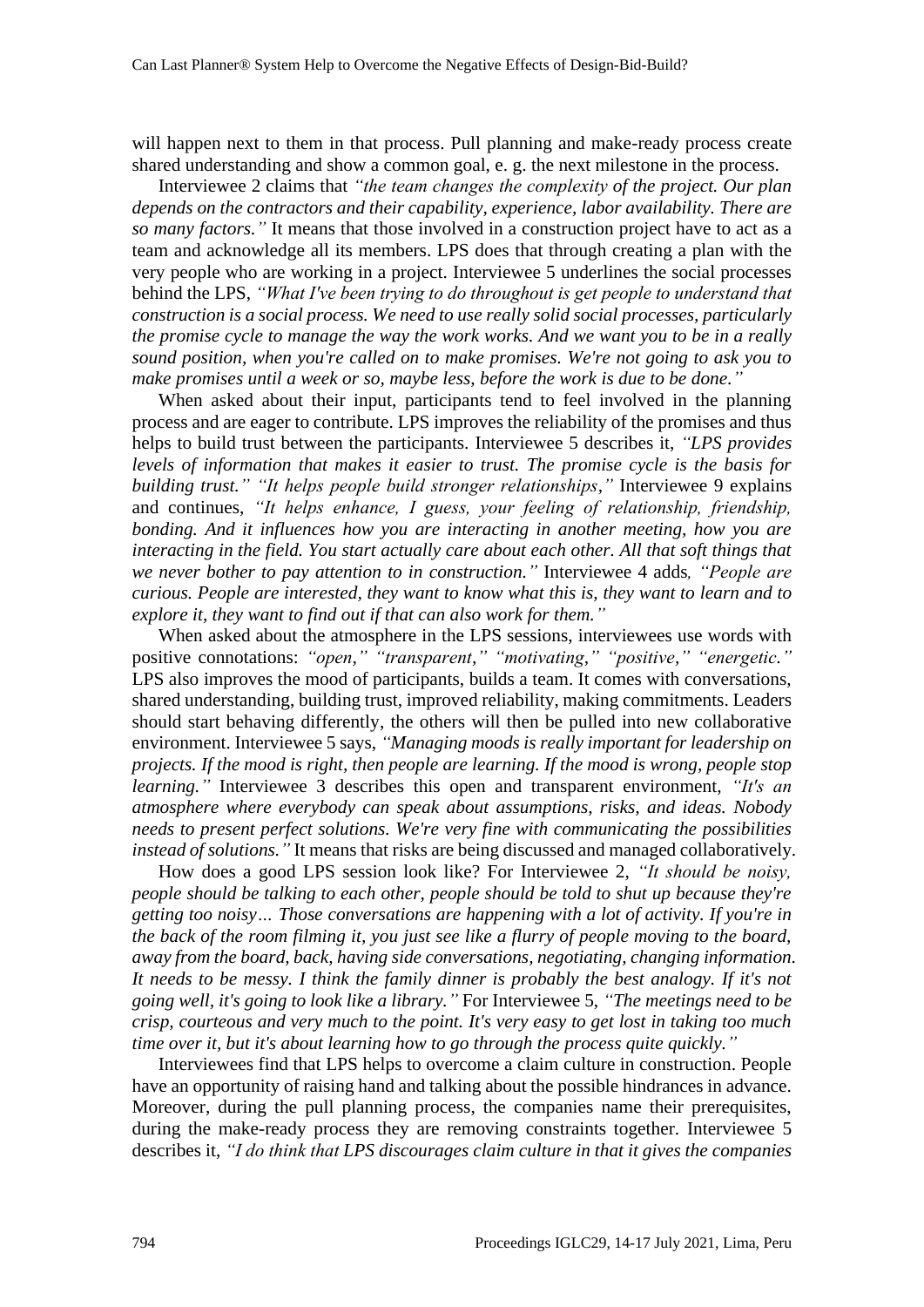*the chance to buy in to the plan. After they are bought in to it, if they've been a part of the creation of it, making claims against it now is almost to claim against yourself and your own involvement."* Interviewee 5 adds, *"LPS helps to overcome claim culture, because the documentation is really clear, and everyone's got access to the data. So, it should be a lot easier to keep the project on time which reduces the risk of a claim."* However, Interviewee 4 separates between claims due to hindrances which may decrease and claims due to design changes and process changes. The latter ones will not be influenced by LPS: *"How can you avoid them if the client wants to change something and she or he has the power to do so? But what you can do is you can mitigate design changes if you can manage to identify the customer value properly. And of course, LPS will not help you in that. Because LPS is a methodology for managing the schedule. Not for managing cost and not for managing the quality. Of course, if you have a proper schedule, you will have a passive impact on the cost and the passive effect on the quality, but not an active one."*

#### **DISCUSSION**

LPS does not solve all the negative effects created and supported by DBB because some of them are programmed, they are in the nature of DBB. LPS cannot tackle these attributes of DBB, but it helps to minimize some negative effects.

For instance, if FAC-1 (or a similar scheme) is not being used, designers and contractors will be separated contractually. Thus, the companies will still be managing their contracts and risks separately. However, LPS creates a forum where the common risks can be identified beforehand and therefore can be managed more efficiently. In phase pull planning and look-ahead planning, risks are being made visible and can be discussed between all the parties involved in a particular project phase.

Even if LPS is used in all stages of a project, the designers will still be separated from the contractors in time, if FAC-1 or CMAR are not being used. It means that the contractors will not bring their input into design decisions, therefore, a tension between the designers and contractors might still be there. However, during the look-ahead process in the construction phase, the input needed from the designers can be structured, scheduled and justified by the work sequence in the construction phase, which can support the flow in producing the drawings needed on the construction site.

Using LPS will also not ensure qualifications of the companies involved in the project delivery. However, LPS can help to reveal how a potential team will work together if used in separate workshops before nominating the contracts.

It is important to emphasize that LPS itself does not necessarily help to improve DBB project environment, but creates prerequisites for such an improvement. LPS can be seen as an enabler, as a tool that can help the leaders to create a collaborative culture and to organize their cooperation with the companies involved in a construction project. If used with traditional mindset, without understanding of lean ideals, LPS can become a cargo cult in hands of those believing that just having sticky notes on a board will help them to avoid the traditional project problems and bring them to a project success. It will not.

#### **CONCLUSIONS**

Nine interviews with LPS practitioners from the AEC industry have been conducted. The interviewees support the literature findings that DBB has negative effects on construction projects. The interviewees name several ways of improving DBB contracts, such as building a lean culture in a project and/or setting up a management system that